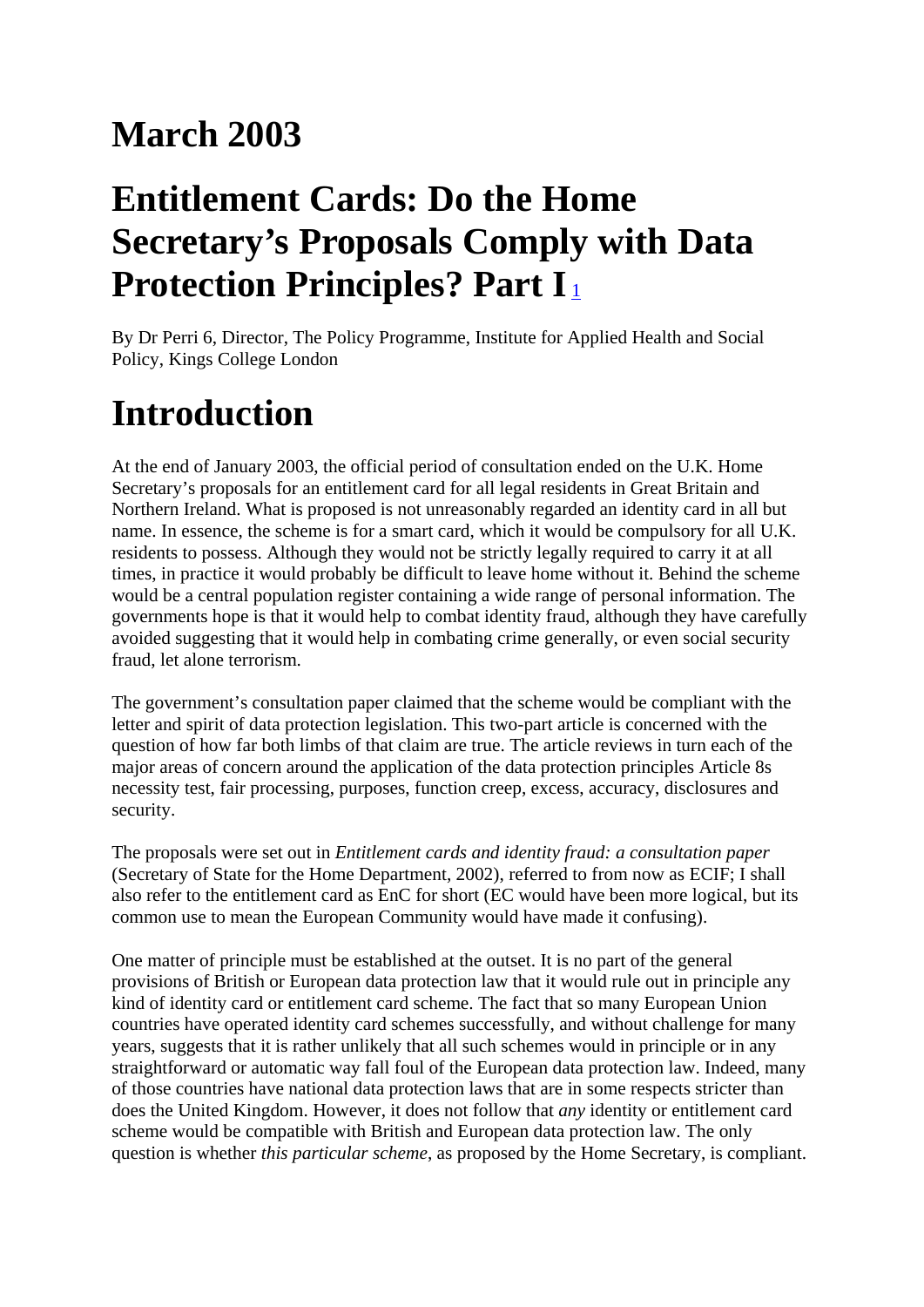If as this article argues it is not, then in principle there is no reason why the government could not produce a revised scheme that would be compliant.

Those who regard any such scheme as violations of liberty, or of a wider or deeper conception of privacy than that which is expressed in European data protection law, and those who distrust all public administration and believe that all data collections as unacceptably intrusive will not be satisfied with the argument of this article, and I would not expect them to be. However, it is important to work with the principles as they are presently expressed.

## **Article 8: the Necessity Test**

While the processing of data in the central register would be deemed technically necessary in the Data Protection Act sense for the fulfilment of a statutory duty put in the legislation to administer an EnC scheme, this does raise the wider consideration of whether the processing involved is really necessary *to administer the public and commercial public services that will be the major users of the card and the central register*. It is this substantive test of necessity that Article 8 of the Human Rights Act raises for any legislation or scheme that would interfere with privacy, as the proposed creation of the population register and the proposed powers of data sharing would. Article 8 reads as follows:

Everyone has the right to respect for his private and family life, his home and his correspondence.

There shall be no interference by a public authority with the exercise of this right except such as is in accordance with the law and is *necessary* in a democratic society in the interests of national security, public safety or the economic well-being of the country, for the prevention of disorder or crime, for the protection of health or morals, or for the protection of the rights and freedoms of others. [emphasis added]

The fact that the United Kingdom has conducted its affairs under roughly its present constitutional order and system of public services for many decades without a national population register suggests that the EnC scheme cannot be *necessary*, in general, even for the purposes of identifying U.K. residents or for administering the control of entitlement to public services (which would presumably be part of the prevention of crime and perhaps of economic well-being). Necessity in this sense implies some fairly serious failing in the absence of the measure. For example, it is not the case that, for lack of a scheme of this kind to limit services only to those legally resident in the country or with a certain employment status, there is a crisis of public expenditure requiring major cuts in entitlements to NHS care or to means-tested benefits. In practice, these services have found ways over many years of defining the information they require for the demonstration of identity and entitlement and for the detection of fraud that have worked reasonably well, and that have been steadily augmented in recent years with new powers. Moreover, to the extent that there are problems of benefit fraud, they are not generally ones of identity fraud or indeed problems which the EnC might make a very large contribution to solving.

The figure of 1.3bn as annual value for identity fraud in the United Kingdom, out of a 13.8bn estimated value of fraud in total, cannot really be used to demonstrate a failure on the scale required to meet a necessity test, precisely for the reason that the government cannot demonstrate that the EnC scheme will reduce identity fraud to any specifiable level in a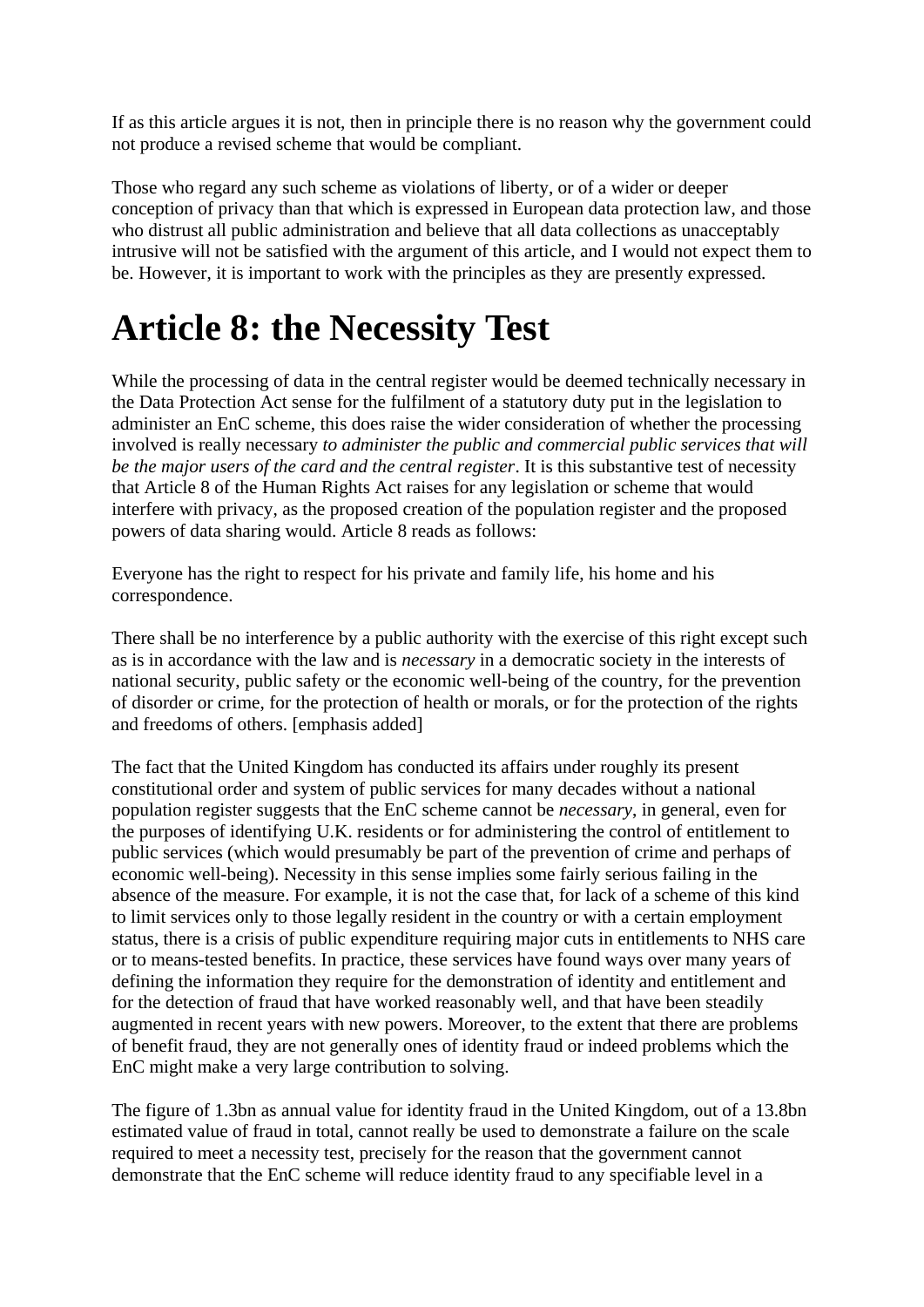sustainable way over time, given the probability that the EnC will itself be counterfeited and sometimes successfully applied for illicitly. It would be hard to say that as a reasonably successful developed economy, the United Kingdom exhibits the kind of extensive failure in economic life or public services that only an EnC scheme could correct.

Certainly, human rights legislation would not be interpreted in such a way that it ruled out any innovations that involved data processing save in the event of major crisis. That would be absurd. The European courts have ruled that states have some latitude in defining what is necessary. However, the fact that the Article uses the term, necessary rather that say convenient or beneficial or worthwhile as the test for acceptability is important. If the government is to make the substantive case for the scheme, then at the very least it must be shown that the problem to which it is presented as the solution is sufficiently great that the costs and risks, including the privacy risks, of the scheme, are ones that are worth paying.

## **Fair Processing**

ECIF only discusses the fair processing rule in relation to the possibility of private sector organisations using or abusing the unique identifier without good reason in ways that are not permitted by the primary legislation (see section 6.5). However, there are other fair processing issues to be considered.

The main questions about fair processing do not arise in connection with the compatibility of the EnC scheme in principle as it might be set out in primary legislation, but rather in relation to risks of particular abuses that might be carried out by particular officials who demand the production of cards and who access data on the central register.

If a particular group in the population were to find that its members were subject systematically to more frequent demands for production of the card and identity checking which involves accessing and processing the data on the central register, this might not only be harassment in civil law, but could also be found to be unfair processing of the information accessible through the card. For unnecessary requests for identification data, and accessing those data from the central register, could well, in these circumstances, be unfair to the individual data subject. The Commissioner has said that the fair processing principle is to be considered in the light of the consequences of processing for the interests of the data subject. Discriminatory repetitious access to identification data could in particular threaten the interests of ethnic minority data subjects.

It is an understandable concern that a card which is explained to the public and to officials administering public services as one that is to be used, among other things, to combat illegal immigration and illegal working will raise concerns among some ethnic minority groups that they may be asked to produce their card more frequently than, for example, people from the white, primarily Anglophone majority. Discriminatory practice in demanding production of identity or of other documentation, such as evidence of legal title to a car one is driving, has been criticised over many years in a number of reports on police practice, going back at least far as the Scarman report into the 1981 riots in Brixton. Traditionally, such requests have been for paper documents, and have not involved the processing of data online. When officials repeatedly and unnecessarily demand the production of a smart card, insert it into a reader device and access identification data from the central register, this will amount to processing, and so will fall within the data protection principle.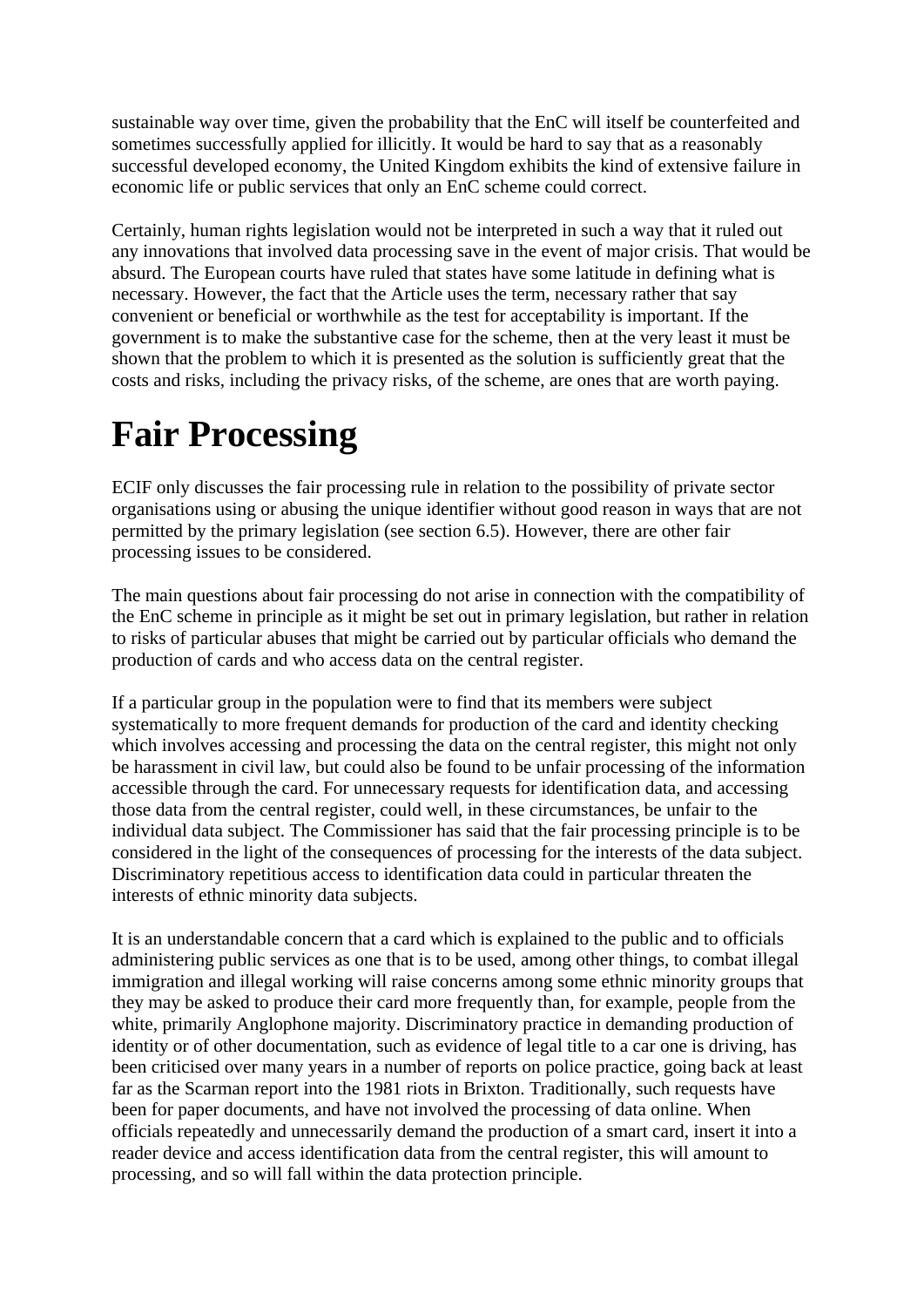The government may have two replies to this concern. The first is that no new additional police powers are being proposed to demand production of the card for identification over and above those which police officers already have. The second is that the card should provide a swifter and more efficient means by which to process and so dismiss any unfounded suspicions.

However, these points do not deal with the matter entirely, nor do they address the fair processing implications. Firstly, as ECIF notes (see section 2.16), police officers are not without powers, in effect, to demand identification: even minor offences become arrestable if identity cannot be ascertained or if there is suspicion that a name and address given are not genuine. More importantly and secondly, the EnC will be demanded by a great many more public servants, and indeed staff in private organisations working under contract to public authorities to provide services, than just police officers. One cannot rule out the possibility of systematic discrimination in the frequency with which cards are demanded and the information on the central register is read, checked with other documents the person may carry, and cross-checked with service-specific databases, and it will be important to ensure that there are safeguards in place.

At the very least, for example, data subjects could be given a receipt on each occasion that their card is taken and their data are read. This might either be in a printed form from a ticket printer attached to a card reader device, or it might be sent to them automatically by whatever means they agree to, when they make their application for the card. This would enable the creation of an audit trail with which data subjects whose data were being processed excessively could use to seek redress. (It is surprising, for example, that ECIF is silent on the issue of the need for an audit trail of occasions on which data were accessed, particularly in the light of the fact that the consultation paper discusses the possible health care uses. For the current Department of Health consultation paper on privacy in electronic health records does and rightly propose to provide for just such an audit trail in all new NHS systems: see NHS Information Authority, 2002, p.6) Otherwise, there could be cases brought before the Information Commissioner under the fair processing principle.

More generally, these are all matters that ought to be the subject of quite detailed guidance in a Code of Practice for public servants who may have occasion to ask for identification and to demand production of cards. Such a code should specify the occasions on which production of a card may be demanded, ways of minimising unnecessary repetition in requests, information to be provided to a citizen when their card is processed, *etc*., and should also provide for means of administrative redress by individuals aggrieved by violations of the code.

# **Purposes**

The second data protection principle restricts processing to that which is compatible with the specified and lawful purposes.

ECIF states that the purposes for the EnC scheme will be (see section 6.3)

• to provide people who are lawfully resident in the United Kingdom with a means of confirming their identity to a high degree of assurance;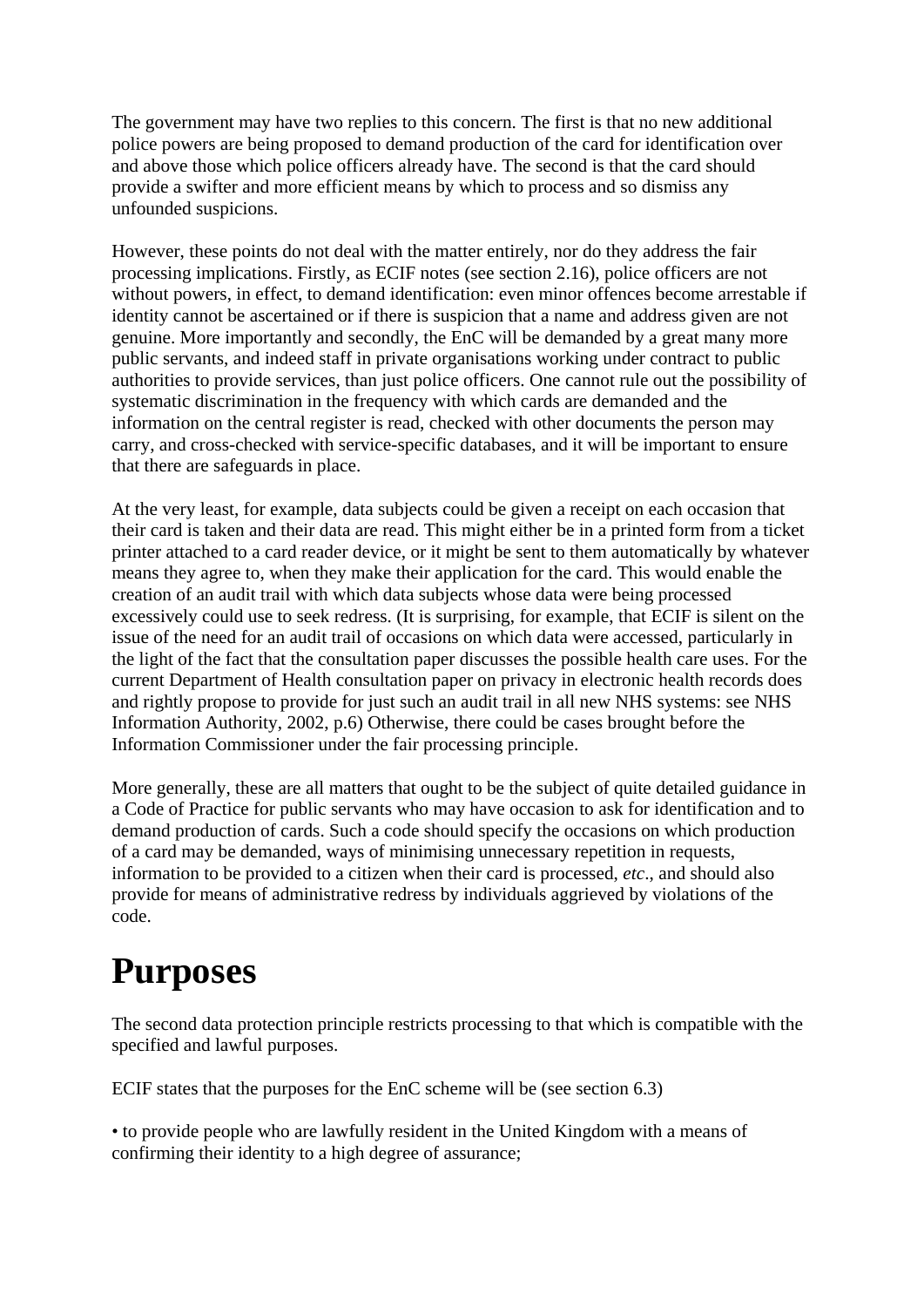• to establish for official purposes a persons identity so that there is one definitive record of an identity which all departments can use if they wish;

• to help people gain entitlement to products and services provided by both the public and private sectors;

• to help public and private sector organisations to validate a persons identity, entitlement to products and services and eligibility to work in the United Kingdom.

(As it is written, the third purpose could not be achieved, for the card scheme does not itself add any new entitlements: any gain could only be in the ease with which a person might use the administrative processes required to secure their existing entitlements.)

This list of proposed purposes is extremely broad, and this breadth is in itself a matter of concern in data protection law. The expansion of the definition of purposes can be a way in which to evade the spirit and indeed sometimes the letter of the Act.

These proposed purposes are remarkable at the very least in that they are *independent of any particular service*, or of any *field of service*, or type of *substantive benefit* in the interests of the data subjects. Indeed, on the contrary, the purposes that the Home Secretary proposes are *generic* and *procedural*.

There are good reasons for thinking that these purposes are too broad. It would not normally be considered an acceptable purpose in data protection law that processing should be for the prevention and detection of crime or fraud quite generally. A set of purposes of this kind which in effect specify a purpose of providing a means for checking for the possibility of identity fraud is not much narrower than that, and should be questioned for the same reasons.

The point of the requirement in data protection law for specified purposes is to give citizens as data subjects and data protection regulators a clear understanding of the intended boundaries around uses, disclosures and around what information would count as relevant, and therefore to prevent function creep or the steady inflation in the range of uses. The underlying argument is that citizens cannot be expected to trust in governments and in public services that do not adequately define and delimit the purposes for which citizens personal information will be used. The four clauses listed in paragraph 6.3 of ECIF do not do this, for they do not exclude any categories of information as clearly irrelevant and excessive for purpose, nor do they clearly exclude any categories of inferences from data or any types or destinations of disclosures as improper. For a scheme of the political salience and sensitivity of this one, the government would be wise to provide a much more detailed, tightly delimited set of purposes defined around categories of public and commercial services and to specify just what will count as adequate evidence of entitlement for each of them, and for just which of those services, named identification is really necessary and why, and to spell out clearly just what benefits citizens can expect in each service from being able to or required to use the card.

The fact that the scheme is built upon the passport and driving licence systems (together with the new central register for third category of EnCs) is not of much help here, because in effect what ECIF is proposing is a very large extension indeed in the specified purposes for which passport and driving licence data may be processed.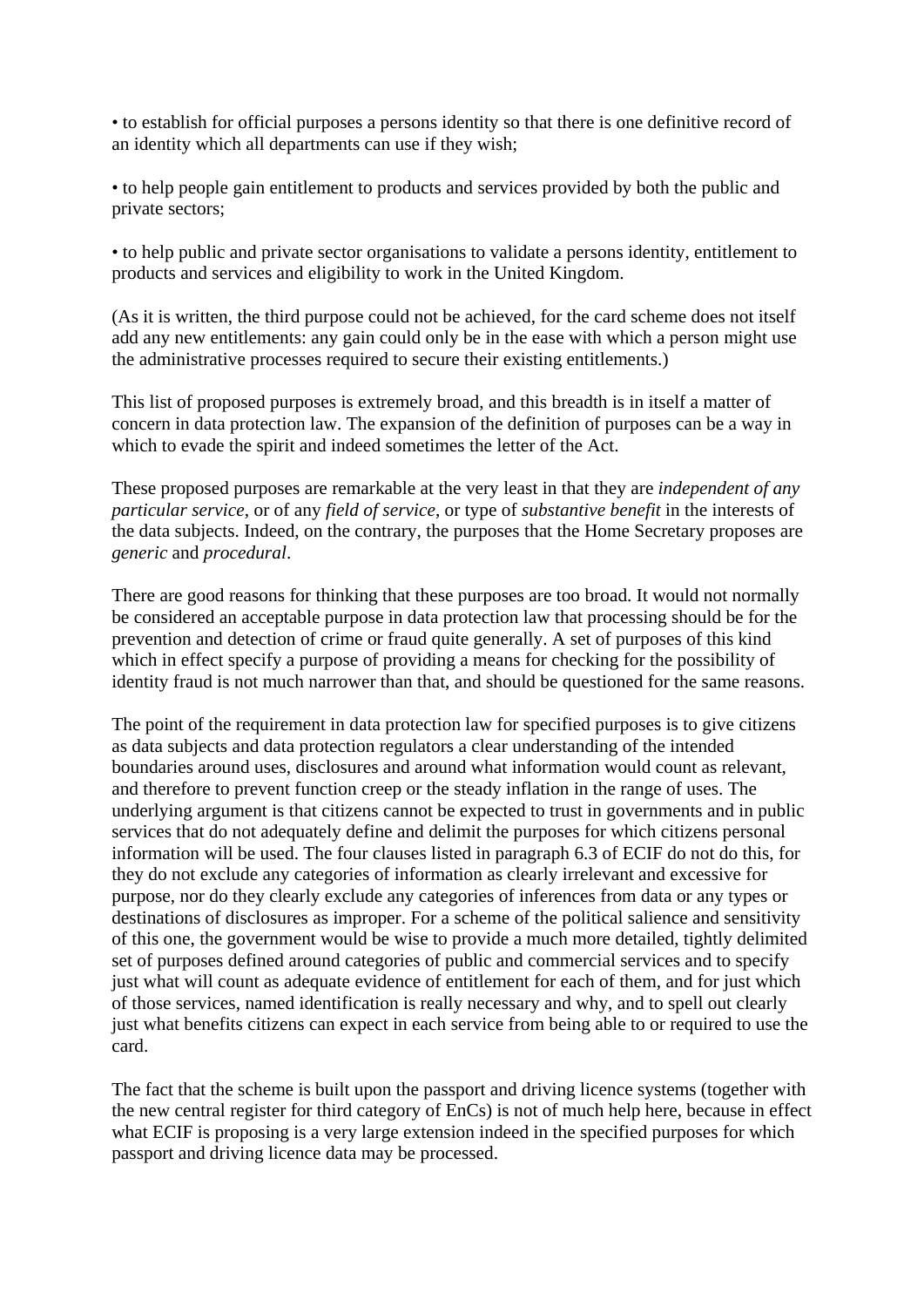# **Function Creep**

Function creep is the term usually used to describe the tendency over time of instruments or initiatives involving data processing initially for one specified purpose to come to be used for other purposes. This is of course a violation of the second or finality principle of data protection, but function creep does occur. In general, the more broadly framed the specified purposes of any instrument or activity of data processing, the greater risk of function creep, because broad purposes make it difficult for anyone to determine clearly what, if anything, might lie beyond their scope. The EnC proposal is quite specifically designed to be openended in the list of services that might use it as the main or principal or even sole means of identification for applicants. Indeed, the way in which the purposes are set out in paragraph 6.3 provides very little guidance on what would be excluded.

ECIF envisages the extension of the central register into the control of entries into the electoral register. Since the question of whether a person is lawfully resident in the United Kingdom is a relevant consideration in applications for cash benefits, for tax exemptions and now for certain kinds of health care, it is clear that one of the implicit purposes of the scheme is to enable those who are expected by government to act as gatekeepers for services to patrol more effectively for compliance with the rules by which services are rationed. Although this is nowhere stated in ECIF, and certainly the consultation paper provides nothing so tasteless as estimates of the sums that might be saved to the taxpayer through excluding persons who are not lawful residents from public services (the savings identified are all to do with substitutions for current procedures, not to do with substantive savings on service expenditure), it is clear that this must be a consequence of the scheme. Does this represent a logical corollary of the purpose of identification for entitlement to public services, or does it represent function creep? The way in which the purposes are specified makes it very difficult to know.

Indeed, where the EnC becomes not just one or even a main but the sole means of identification, is it then fulfilling its purpose, or has it gone beyond it? Again, it is hard to be sure, but the question might well be litigated.

The question of function creep becomes even more difficult when questions of data matching and data sharing are considered. Some data sharing and matching activities are inherent in the nature of the proposed scheme. These occur at the point of application, at the point of voluntary presentation of the card in the use of services, and in the course of activities of public officials who may demand the card under powers to sanction citizens found to have abused services or committed crimes, or may access the central register in the course of their investigations without the presentation of a card. The four limbs of the purpose statement at 6.3 are not, even taken together, sufficiently precisely framed to enable anyone to determine just which practices of data matching and data sharing might represent fair processing in the light of these purposes, and which might represent disclosures in violation of the principles of the 1998 Act.

For example, ECIF envisages that a multi-functional smartcard might be issued as an EnC which would include space for a directory that would support a season ticket for a transport service: the data on transport usage and payment would not be held on the central population register for the EnC, but there would be an ability to link between the two, not least because of the need to reconstruct the whole card in the case of loss of theft (see section 6.11). The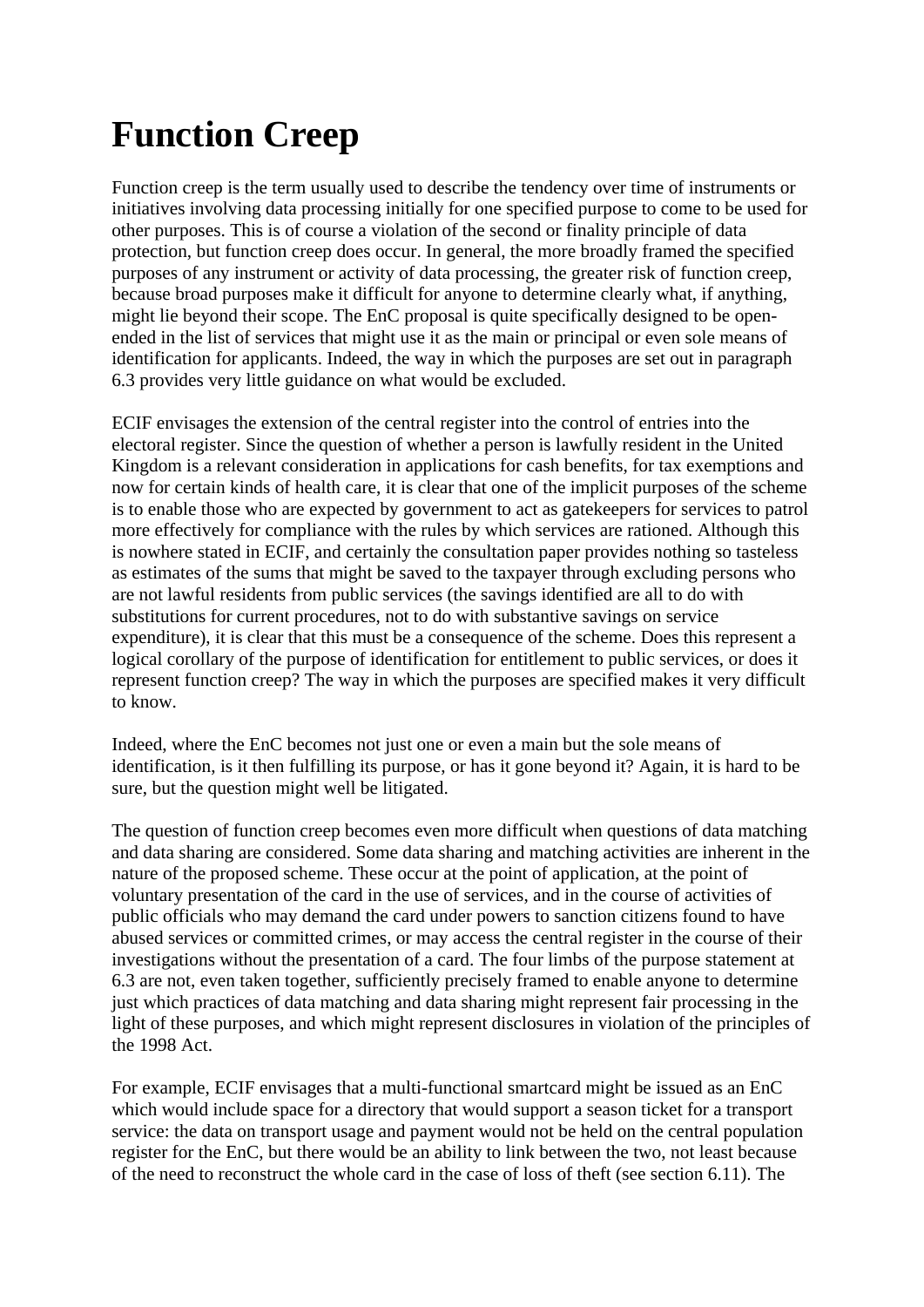travel company would only be able to access the central EnC register subject to conditions set by the government on the use of the general identifier. However, exactly what conditions the government would impose are not spelled out in ECIF, and so it is not yet fully demonstrated that they will fully control risks of function creep. Transport companies have a variety of marketing reasons for wanting to acquire more information about their customers and passengers. Marketing would surely be a distinct purpose for the scheme, and it would be a purpose which would have to be declared for the central register and not only for the travel companies: however ECIFs stated list of purposes do not cover this, even though the consultation paper does acknowledge this use.

Consider the question of the use of the data from the central register in the course of criminal investigations. In principle, a police officer might access the central register, even without demanding the card from an individual and inserting it into a reader device, if they have other identifying data and online access to the central register from a computer. In the course of the investigation, for example, the police officer might come to consider that it would be useful to see whether a person's entry on that central register shows them to have a particular employment status, or they might find it useful to discover other identifiers such as national insurance number or driver number or nationality or indeed to obtain the digitised photograph. Is this something that is within the second of the four purposes, as being a definitive identity that departments can use if they wish? Or within the first half of the fourth that is, helping organisations to validate an individual's identity? Perhaps it is. Yet the statement of purposes says nothing about assisting the criminal investigations as a purpose: it would be clearer if it did. However, it would not clarify anything were the government to try to put in a purpose for the scheme that allowed the data on the central register to be used in any manner a public servant considered conducive to the prevention or detection of crime, fraud or abuse. In order to be adequately specified, and to prevent function creep, purposes must be much more tightly delimited.

More generally, in answers to questions at public meeting on December 11, 2002 at the London School of Economics on the proposal, Lord Falconer of Thoroton, Home Office minister, said that function creep will be controlled by the requirement to obtain additional primary legislation for any additional functions. In a technical sense, as a statement of the principle, of course, this is true. However, this is not a satisfactory answer to the concern, for unfortunately, the fact that the purposes are so widely defined means that it will not always be clear just when additional primary legislation would be needed and when it would not.

#### **Excess**

The third data protection principle requires that personal data shall be adequate, relevant and *not excessive* in relation to the purposes for which they are processed. This is one of the most important substantive principles, and the issue of what information might be is excessive for purpose is especially critical in the case of databases such as the proposed central population register for the EnC system, which are designed to interface with many other databases and thus are expected to provide a wide variety of disclosures.

The first problem in establishing just whether and how far the EnC system might meet the standard set in this principle is that ECIF provides a statement of the purposes of the scheme that is very broad indeed. The purpose statement is crafted in procedural terms. Because no particular services with their particular entitlement rules are identified, ECIF cannot proceed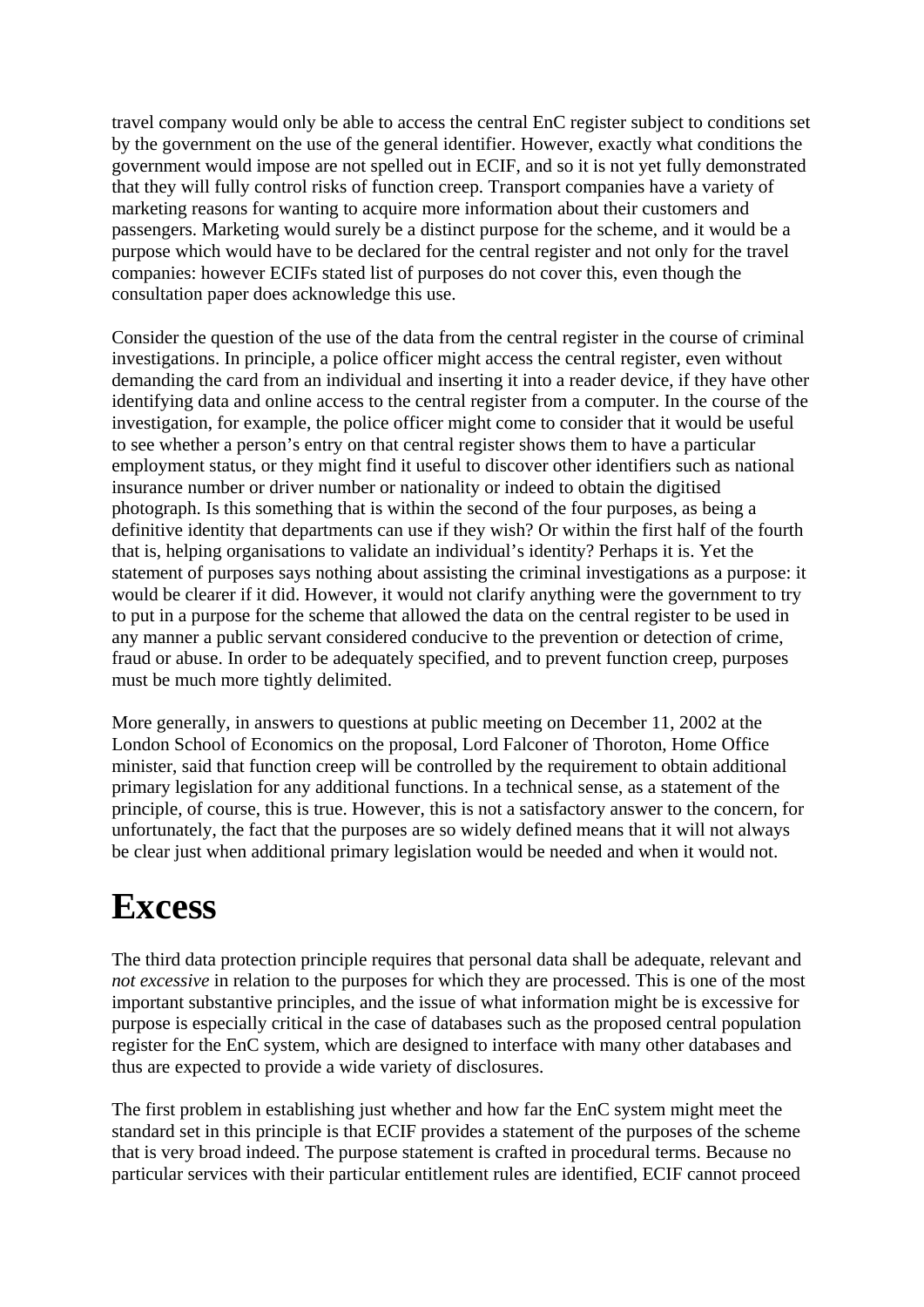to use these to define the information requirements for each, which would result in a welldesigned system of information requirements for each principal type of event accessing the central register. It is therefore very difficult to determine just what is excessive for the purposes.

ECIF admits that the EnC scheme will violate the third data protection principle, but claims that the benefits of the scheme will outweigh the costs and the risks. Paragraph 6.10 reads as follows:

If they were used as entitlement cards, both the photocard driving licence and to a lesser extent the passport card would therefore show more information than was strictly required for their individual purposes. This is almost unavoidable in any scheme involving dual or multiuse cards. The advantages in terms of the convenience to the cardholder of having one card to fulfil a number of purposes probably outweigh the disadvantages of displaying on a single card slightly more information than in strictly necessary for each individual entitlement.

However, the question of information excess in the EnC scheme cannot be dismissed nearly so quickly.

First, the issue does not arise solely in respect of the information displayed in plain text on the face of the card, but also in the case of the information stored in the chip or on the central register which is accessed by the card reader device. Dealing with this will require several things. First, the face of the card should contain as little information as possible. Secondly, the software with which card reader devices are managed must be so designed that it will limit the information that can be accessed both by the nature of the organisation holding the reader device and by the particular purpose of the enquiry for which the card was produced and read. Thirdly, there would have to be strict organisational protocols to ensure that each organisation only used reader devices configured for their particular legitimate interests and did not borrow devices from others, or trade them, or attempt to reconfigure their devices.

For example, information about the cardholder's employment status may be relevant for applications for certain cash benefits, but will not be relevant in many driving-related contexts or in proof-of-age contexts. Again, consider the issue of a person's date of birth. The government proposes that the EnC might be used as an instrument for proof-of-age (3.23- 3.24). However, in order to show that a person has the right to enter a public house, or purchase tobacco or a pet, the publican or retailer do not need to know the persons date of birth: the information is excessive for the particular purpose of this transaction, which is a case of the general class of purposes (identification for entitlement) that the government would set out for the scheme as a whole. It is necessary only that the card should reveal to the card reader device the information that the holder is of age to enter or to purchase, not that it should reveal the particular or exact age of the holder. Again, for these purposes, nationality and employment status are generally irrelevant and excessive. Indeed, even the name is excessive. Therefore, the cardholders name should not automatically even appear displayed on the face of the card if one of the aims is to support simple proof-of-age.

ECIF says very little about just how it will be ensured that information taken either from the card or from the central register will not be captured and stored in other databases after the particular transaction for identification using the card has been completed. Since much of the information in principle available through the card would be excessive for the purposes of many of the service transactions in the course of which it might be used, this is a major data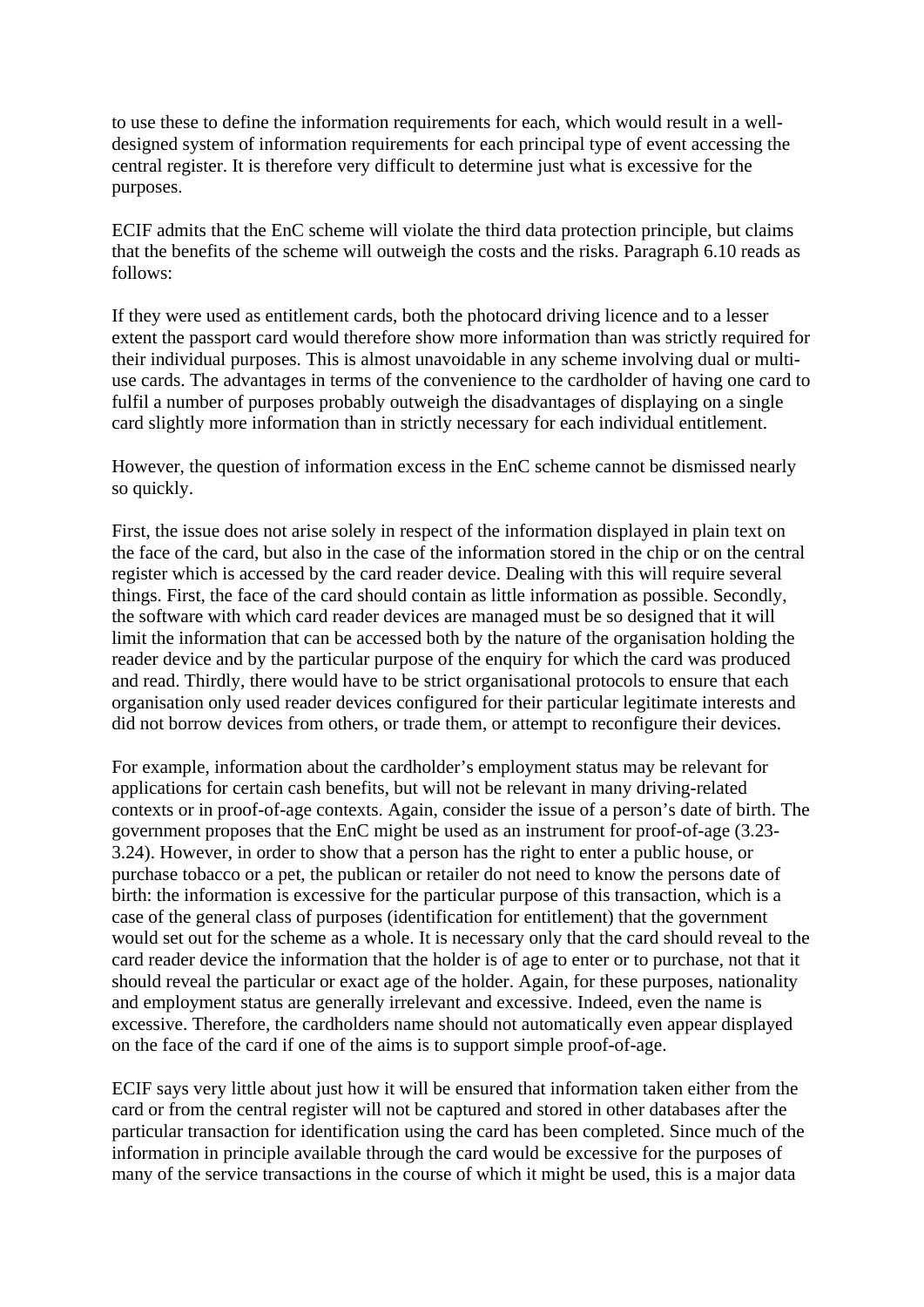protection concern. Capture and retention of information will be a very significant issue where the card is used in the private sector, not only for privacy reasons but also because it would represent a huge information subsidy at the taxpayer's expense to commercial database builders. However, capture and retention will be an important issue, not least because of the technical imperatives to allow audit trails (a matter on which ECIF is rather oddly silent), and the technical impossibility of enforcing any legal rule prohibiting retention.

The central problem about excessive information is the way in which the concept of identity is used in ECIF and indeed in much of the debate about identity and entitlement cards. From a data protection standpoint, identity is that irreducible minimum of information about an individual data subject that is strictly necessary for the purpose of the particular transaction or event to enable that transaction or event to be completed effectively and meaningfully with proper safeguards for data subjects and organisations using their data, but no more. That is, from a data protection standpoint, identity is *contextual*: for the necessary minimum of identifying information required for identification in the setting of passing through passport control, of satisfying a police officer of one's authorisation to drive a car, of purchasing fireworks, and so on, will be significantly different. For example, in a setting where the crucial issue is proof-of-age, ones name and address is excessive.

However, this is not at all how ECIF understands the concept of identity. Annex 4, paragraph 20 sets out the Home Office conception. It defines identity as a vector of characteristics biometric characteristics, lifetime characteristics that are institutionally fixed such as date of birth, name and parents names, and variable or biographical characteristics associated with particular events in one's life. Although the link is not spelled out in full, the information that has been selected to be proposed to be held on the central register seems to reflect an idea of a core set of these characteristics that can be assumed to be relevant, irrespective of context (see Annex 4, paragraphs 85-95).

Beginning with this context-invariant conception of identity, an inability to comply with the third data protection principle follows fairly logically.

The general claim that the gains in convenience will outweigh the risks is not one that can be made without a great deal more analysis of the risks that might arise from the disclosure and probably retention of at least some of the excessive information about individuals. Unfortunately, the open-ended nature of the scheme, the fact that an indefinite number of services might use it, makes it almost impossible to conduct such a risk assessment.

May the benefits lawfully be balanced against the privacy risks in this way? It is far from clear that they may. The third principle is not drafted in such a way that it permits any balancing between convenience and excess or irrelevance. While gains in convenience might be legitimate interests of data controllers, the Data Protection Act only allows those interests to override privacy concerns where the processing is *necessary* to secure those legitimate interests. It would be very difficult to show that this is the case, for the benefits of the scheme cannot be established clearly (indeed, ECIF cannot credibly and does not promise any particular level of reduction even in identity fraud) and because there are many other ways in which greater convenience in securing entitlements to services might be achieved.

*The second part of this article, to be published in the April issue of* World Data Protection Report*, goes on to consider the issues of accuracy, disclosures of information from the central register and security*.